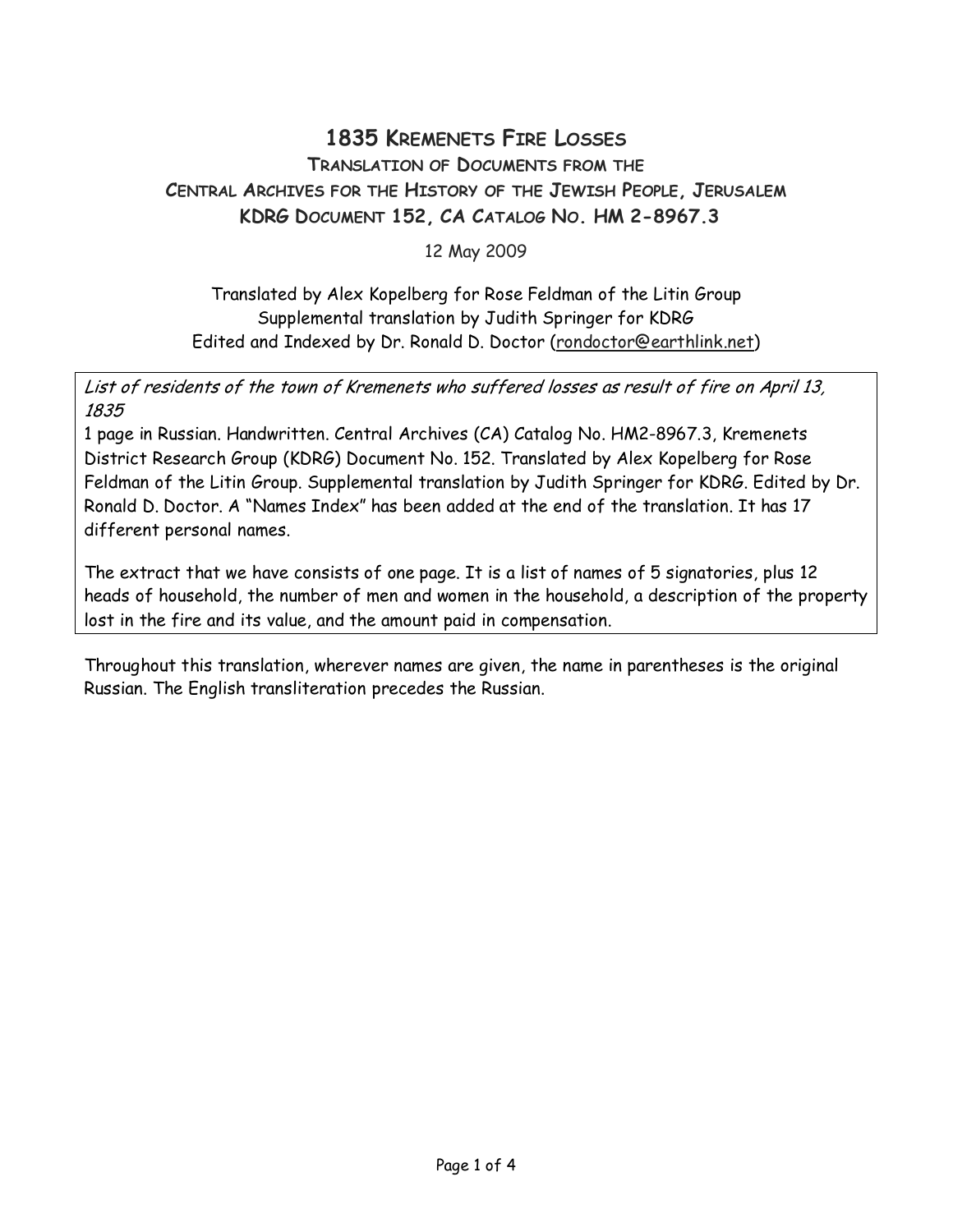## Residents of the town of Kremenets who suffered losses as result of fire on April 13, 1835 Indicating the amount that the Treasury can allocate for payments over a 10-year period

## Translator's Note

 The document mentions the amount to be lent to the victims during the next 10 years from the treasury. The catalogue listing says the document identifies 97 people, but this table lists only 52 people and gives names for only 12 heads of household.

| No.            | Name                  | Description          | How many people<br>involved |                | Loss from fire |         | Amount to be paid |         | Comments                 |
|----------------|-----------------------|----------------------|-----------------------------|----------------|----------------|---------|-------------------|---------|--------------------------|
|                |                       |                      | Men                         | Women          | Rubles         | Kopecks | Rubles            | Kopecks |                          |
|                | Aharon Dormanski      | Lost house &         |                             |                |                |         |                   |         |                          |
| $\mathbf{1}$   | (Aron Dormanskij)     | property in fire     | $\overline{c}$              | 5              | 4,320p.        |         | 1,500p.           |         |                          |
|                | Ber Raytman           | Renting in his house |                             |                |                |         |                   |         |                          |
| $\overline{c}$ | (Berko Rajtman)       | & lost in fire       | 3                           | 1              | 1,080p.        |         | 100p.             |         |                          |
|                | Moshe Pleser          |                      |                             |                |                |         |                   |         |                          |
| 3              | (Moshko Pleser)       |                      | $\overline{c}$              | $\mathbf{1}$   | 432p.          |         | 200p.             |         |                          |
|                | Avraham Shteyman      |                      |                             |                |                |         |                   |         |                          |
| 4              | (Abramko Shtejman)    |                      | 3                           | $\overline{c}$ | 90p.           |         | 50p.              |         |                          |
|                | Arye Shraga           | Lost house &         |                             |                |                |         |                   |         |                          |
| 5              | (Ariya Shraga)        | property in fire     | $\overline{4}$              | 5              | 5,400p.        |         | 800p.             |         |                          |
|                |                       | Living in her house  |                             |                |                |         |                   |         |                          |
|                | Chaye Charman         | per agreement, lost  |                             |                |                |         |                   |         |                          |
| 6              | (Khaya Kharmanova)    | property             | 3                           | 3              | 360p.          |         | 150p.             |         | Jewish widow             |
|                | Rachel Shepetinska    | Lost house &         |                             |                |                |         |                   |         |                          |
| 7              | (Rukhlya Shepetinska) | property in fire     | $\overline{c}$              | 4              | 1,440p.        |         | 400p.             |         | Jewish widow             |
|                | Fishke Shepetinski    |                      |                             |                |                |         |                   |         | Fishka is the brother of |
| 8              | (Fishka Shepetinskij) |                      | $\mathbf{1}$                | 3              | 432p.          |         | 200p.             |         | Rukhlya's husband        |
|                | Mendil Dichman        |                      |                             |                |                |         |                   |         |                          |
| 9              | (Mendel Dikhman)      |                      | $\overline{c}$              | 3              | 5,400p.        |         | 300p.             |         |                          |
|                |                       | Part of his outhouse |                             |                |                |         |                   |         |                          |
|                |                       | was burned down and  |                             |                |                |         |                   |         |                          |
|                | Mikhel Vishinski      | part of his house    |                             |                |                |         |                   |         |                          |
| 10             | (Mikhail Vishinskij)  | demolished.          | $\overline{c}$              | 1              | 540p.          |         | 400p.             |         |                          |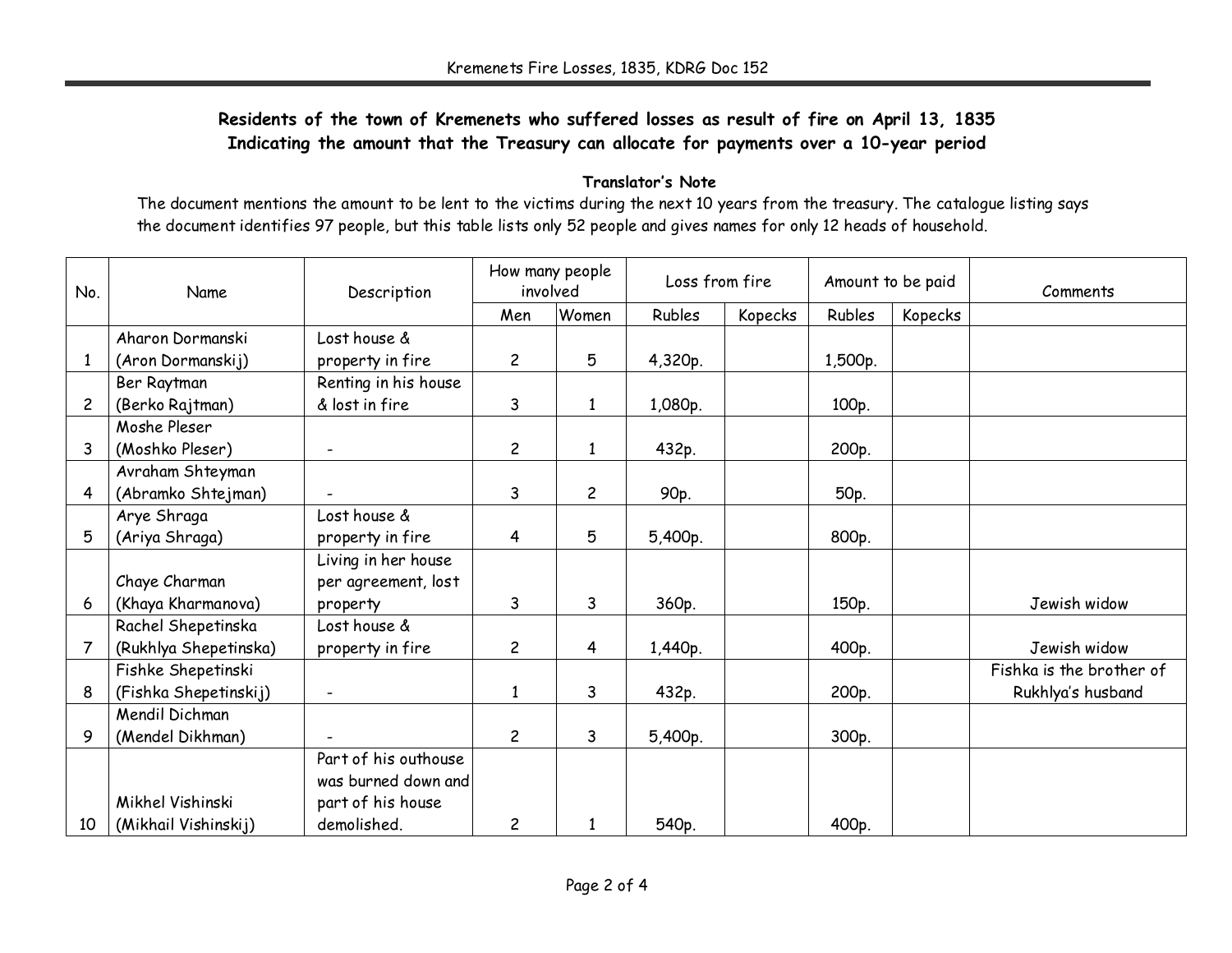Kremenets Fire Losses, 1835, KDRG Doc 152

| 11 | Yulyan Kvatkovski<br>(Iulian Kvyatkovskij)   | Part of his house &<br>outhouse demolished |    |    | 216p.   | doesn't<br>need loan |            |
|----|----------------------------------------------|--------------------------------------------|----|----|---------|----------------------|------------|
| 12 | Maryan Verikovski<br>(Marianna Verikovskaya) | Part of her<br>courtyard<br>demolished     |    |    | 900p.   | 300p.                | Townswoman |
|    | <b>TOTALS</b>                                |                                            | 26 | 26 | 20,610p | 4,400p.              |            |

Remercuzione Nomiginacemente oppaga Compendent pouroses Bing Josephut 1 Newco rempurco Sinnachte Epodet

Kremenets Commissioner of Police [illegible signature] [given name illegible] Romanovskij Romanovski President [signature illegible] Leyba Lendisberg Leyb Lendisberg Ayzik Grodskiy Ayzik Grodski Jicchak Szenberg Yitschak Shenberg Yankel Trakhtinberg Yakov Trakhtinberg